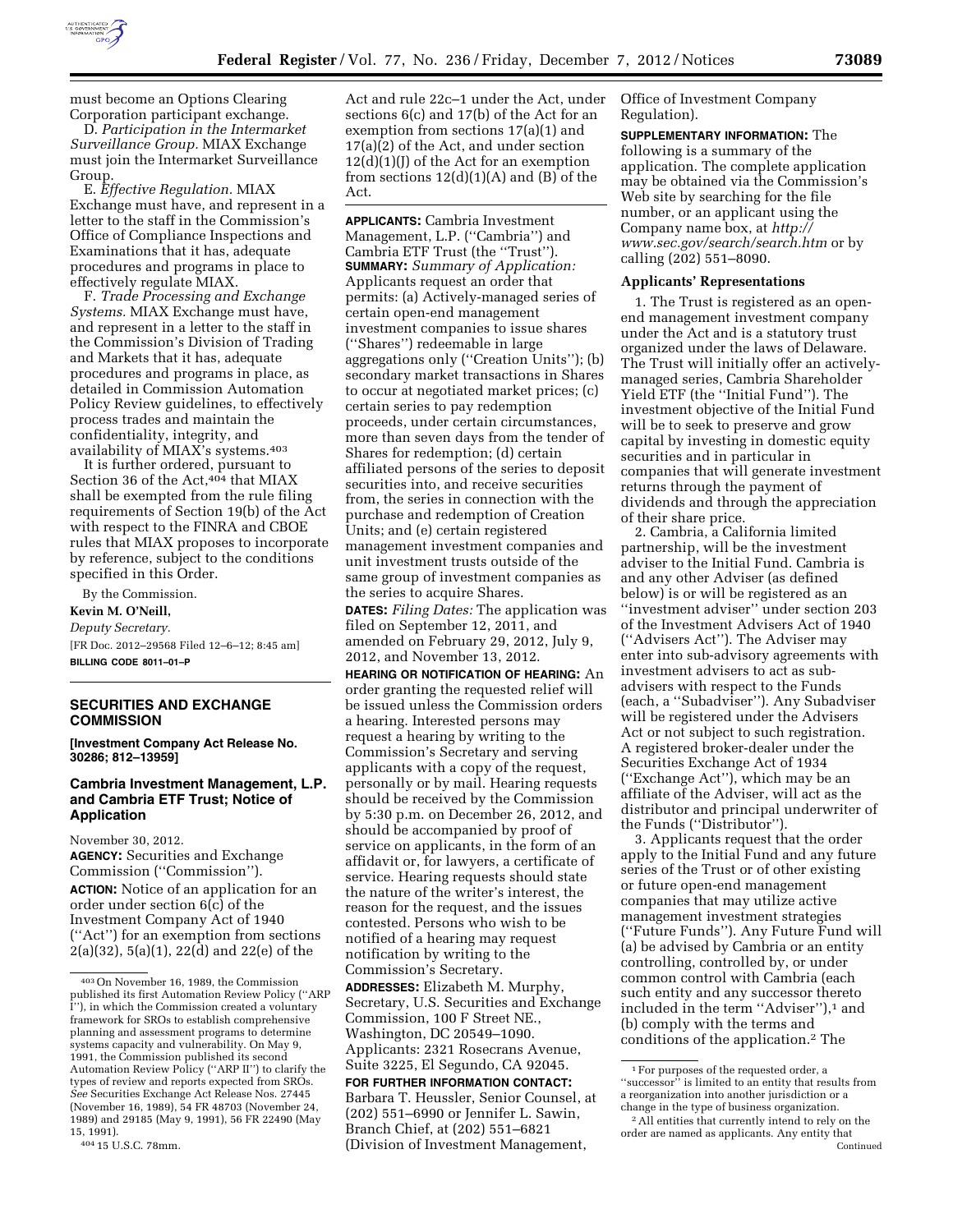Initial Fund and Future Funds together are the ''Funds''. Each Fund will operate as an exchange-traded fund (''ETF''). In addition to the instruments described above, each Fund reserves the right to invest in other instruments, including short sales (''Short Positions''). Each Fund will consist of a portfolio of securities (including fixed income securities and/or equity securities) and/ or currencies traded in the U.S. or in non-U.S. markets and other assets (''Portfolio Instruments'').3 To the extent consistent with other investment limitations, the Funds may invest in ETFs as well as shares of certain exchange-traded products that are not registered investment companies,<sup>4</sup> cash and cash equivalents, mortgage- or asset-backed securities, including ''tobe-announced transactions'' (''TBA Transactions''),5 and may engage in forward commitment transactions.6 Funds may also invest in ''Depositary Receipts''.7 A Fund will not invest in any Depositary Receipts that the Adviser, or Subadviser as applicable, deems to be illiquid or for which pricing information is not readily available. The Funds might include one or more ETFs which invest in other open-end and/or closed-end investment companies and/ or ETFs.8

4. Applicants also request that any exemptions under section  $12(d)(1)(J)$  of the Act from sections  $12(d)(1)(A)$  and (B) apply to: (1) Any Fund that is currently or subsequently part of the same ''group of investment companies''

4The Funds may invest in exchange-traded products that invest primarily in commodities or currency but otherwise operate in a manner similar to ETFs. The Funds may also invest in exchangetraded notes.

5A TBA Transaction is a method of trading mortgage-backed securities. In a TBA Transaction, the buyer and seller agree upon general trade parameters such as agency, settlement date, par amount and price. The actual pools delivered generally are determined two days prior to the settlement date.

6 In a forward commitment transaction, the buyer/ seller enters into a contract to purchase/sell, for example, specific securities for a fixed price at a future date beyond normal settlement time.

7 Depositary Receipts are typically issued by a financial institution, a ''depositary'', and evidence ownership in a security or pool of securities that have been deposited with the depositary. No affiliated persons of applicants, any Adviser, Subadviser or the Funds will serve as the depositary bank for any Depositary Receipts held by a Fund.

as the Initial Fund within the meaning of section 12(d)(1)(G)(ii) of the Act as well as any principal underwriter for the Fund and any Brokers selling Shares of a Fund to an Investing Fund, as defined below; and (2) each management investment company or unit investment trust registered under the Act that is not part of the same ''group of investment companies'' as the Funds, and that enters into a FOF Participation Agreement (as defined below) with a Fund (such management investment companies are referred to herein as ''Investing Management Companies,'' such unit investment trusts are referred to herein as, ''Investing Trusts,'' and Investing Management Companies and Investing Trusts together are referred to herein as ''Investing Funds'').9 Investing Funds do not include the Funds.

5. Applicants anticipate that a Creation Unit will consist of at least 25,000 Shares and the price of a Share will range from \$20 to \$200. All orders to purchase Creation Units must be placed with the Distributor by or through a party (''Authorized Participant'') that has entered into a participant agreement with the Distributor and the transfer agent of the Trust with respect to the creation and redemption of Creation Units. An Authorized Participant is either: (a) A broker or dealer registered under the Exchange Act (''Broker'') or other participant in the Continuous Net Settlement System of the National Securities Clearing Corporation (''NSCC''), a clearing agency registered with the Commission and affiliated with the Depository Trust Company (''DTC''); or (b) a participant in the DTC (such participant, ''DTC Participant''). Shares of the Funds will be purchased and redeemed in Creation Units and generally on an ''in-kind'' basis. Except where the purchase or redemption will include cash under the limited circumstances specified below, purchasers will be required to purchase Creation Units by making an in-kind deposit of specified instruments (''Deposit Instruments''), and shareholders redeeming their Shares will receive an in-kind transfer of specified instruments (''Redemption Instruments'').10 On any given Business

Day,<sup>11</sup> the names and quantities of the instruments that constitute the Deposit Instruments and the names and quantities of the instruments that constitute the Redemption Instruments will be identical, and these instruments may be referred to, in the case of either a purchase or a redemption, as the ''Inkind Basket.'' In addition, the In-kind Basket will correspond *pro rata* to the positions in the Fund's portfolio (including cash positions),12 except: (a) In the case of bonds, for minor differences when it is impossible to break up bonds beyond certain minimum sizes needed for transfer and settlement; (b) for minor differences when rounding is necessary to eliminate fractional shares or lots that are not tradeable round lots; 13 or (c) TBA Transactions, Short Positions 14 or other positions that cannot be transferred in kind 15 will be excluded from the Inkind Basket.16 If there is a difference between the net asset value attributable to a Creation Unit and the aggregate market value of the In-kind Basket exchanged for the Creation Unit, the party conveying instruments with the lower value will pay to the other an amount in cash equal to that difference (the ''Balancing Amount'').

6. Purchases and redemptions of Creation Units may be made in whole or in part on a cash basis, rather than in kind, solely under the following circumstances: (a) To the extent there is a Balancing Amount, as described above; (b) if, on a given Business Day, the Fund announces before the open of trading that all purchases, all redemptions or all purchases and redemptions on that day will be made

14To the extent required by section 18(f) of the Act, Portfolio Instruments and/or cash held in a Fund's portfolio will be segregated to cover Short Positions in such portfolio. *See,* Securities Trading Practices of Registered Investment companies, Investment Company Act Rel. No. 10666 (Apr. 18, 1979).

relies on the order in the future will comply with the terms and conditions of the application. An Investing Fund (as defined below) may rely on the order only to invest in Funds and not in any other registered investment company.

<sup>3</sup>No Fund relying on the order requested by this application will invest in options contracts, futures contracts or swap agreements.

<sup>8</sup> In no case, however, will such a Fund rely on the exemption from Section 12(d)(1) being requested in the application.

<sup>9</sup>Applicants anticipate that there may be Investing Funds that are not part of the same group of investment companies as the Funds, but are subadvised by an Adviser.

<sup>10</sup>The Funds must comply with the federal securities laws in accepting Deposit Instruments and satisfying redemptions with Redemption Instruments, including that the Deposit Instruments and Redemption Instruments are sold in transactions that would be exempt from registration

under the Securities Act. In accepting Deposit Instruments and satisfying redemptions with Redemption Instruments that are restricted securities eligible for resale pursuant to rule 144A under the Securities Act, the Funds will comply with the conditions of rule 144A.

<sup>11</sup> ''Business Day'' is defined to include any day that the Trust is open for business as required by Section 22(e) of the Act.

<sup>12</sup>The portfolio used for this purpose will be the same portfolio used to calculate the Fund's NAV for that Business Day.

<sup>13</sup>A tradeable round lot for a security will be the standard unit of trading in that particular type of security in its primary market.

<sup>15</sup>This includes instruments that can be transferred in kind only with the consent of the original counterparty to the extent the Fund does not intend to seek such consents.

<sup>16</sup>Because these instruments will be excluded from the In-kind Basket, their value will be reflected in the determination of the Balancing Amount (defined below).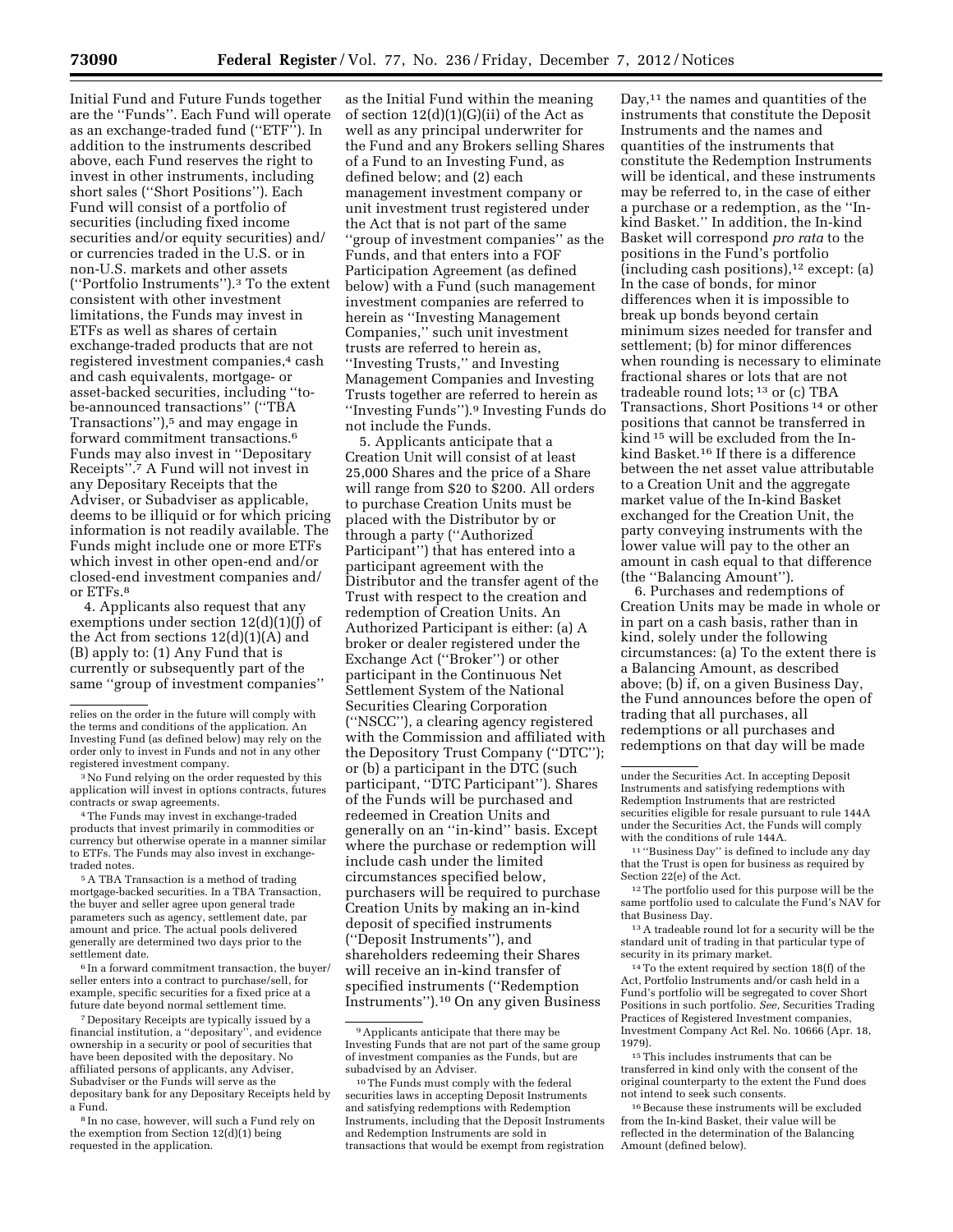*entirely in cash;* (c) if, upon receiving a purchase or redemption order from an Authorized Participant, the Fund determines to require the purchase or redemption, as applicable, to be made *entirely in cash;* 17 (d) if, on a given Business Day, the Fund requires all Authorized Participants purchasing or redeeming Shares on that day to deposit or receive (as applicable) cash *in lieu* of some or all of the Deposit Instruments or Redemption Instruments, respectively, solely because: (i) Such instruments are not eligible for transfer through either the NSCC Process or DTC Process; or (ii) in the case of Funds holding non-U.S. investments (''Global Funds''), such instruments are not eligible for trading due to local trading restrictions, local restrictions on securities transfers, or other similar circumstances; or (e) if the Fund permits an Authorized Participant to deposit or receive (as applicable) cash *in lieu* of some or all of the Deposit Instruments or Redemption Instruments, respectively, solely because: (i) Such instruments are, in the case of the purchase of a Creation Unit, not available in sufficient quantity; (ii) such instruments are not eligible for trading by an Authorized Participant or the investor on whose behalf the Authorized Participant is acting; or (iii) a holder of Shares of a Global Fund would be subject to unfavorable income tax treatment if the holder receives redemption proceeds in kind.18

7. Each Business Day, before the open of trading on the national securities exchange as defined in section 2(a)(26) of the Act (''Stock Exchange'') upon which its Shares are listed and traded, the Fund will cause to be published through the NSCC the names and quantities of the instruments comprising the In-kind Basket, as well as the estimated Balancing Amount (if any), for that day. The published In-kind Basket will apply until a new In-kind Basket is announced on the following Business Day, and there will be no intraday changes to the In-kind Basket, except to correct errors in the published

18A ''custom order'' is any purchase or redemption of Shares made in whole or in part on a cash basis in reliance on clause (e)(i) or (e)(ii).

In-kind Basket. The Stock Exchange will disseminate every 15 seconds throughout the trading day through the facilities of the Consolidated Tape Association an amount representing, on a per Share basis, the sum of the current value of the Portfolio Instruments that were publicly disclosed prior to the commencement of trading in Shares on the Stock Exchange.

8. An investor purchasing or redeeming a Creation Unit from a Fund may be charged a fee (''Transaction Fee'') to protect existing shareholders of the Funds from the dilutive costs associated with the purchase and redemption of Creation Units.19 All orders to purchase Creation Units will be placed with the Distributor by or through an Authorized Participant and the Distributor will transmit all purchase orders to the relevant Fund. The Distributor will be responsible for delivering a prospectus ("Prospectus") to those persons purchasing Creation Units and for maintaining records of both the orders placed with it and the confirmations of acceptance furnished by it.

9. Shares will be listed and traded at negotiated prices on the Stock Exchange and traded in the secondary market. Applicants expect that the Stock Exchange specialists (''Specialists'') or market makers (''Market Makers'') will be assigned to Shares. The price of Shares trading on the Stock Exchange will be based on a current bid/offer market. Transactions involving the purchases and sales of Shares on the Stock Exchange will be subject to customary brokerage commissions and charges.

10. Applicants expect that purchasers of Creation Units will include arbitrageurs. Specialists or Market Makers, acting in their unique role to provide a fair and orderly secondary market for Shares, also may purchase Creation Units for use in their own market making activities.20 Applicants

20Applicants state that unlike other Stock Exchanges where a Specialist may oversee trading in Shares, on NASDAQ, numerous Market Maker buy and sell Shares for their own accounts. If Shares are listed on NASDAQ, no Specialist will be contractually obligated to make a market in Shares. Rather, under NASDAQ's listing requirements, two or more Market Makers will be registered in Shares and required to make a continuous, two-sided market or face regulatory sanctions. No Market Maker or Specialist will be an affiliated person, or an affiliated person of an affiliated person, of the

expect that secondary market purchasers of Shares will include both institutional and retail investors.21 Applicants expect that arbitrage opportunities created by the ability to continually purchase or redeem Creation Units at their net asset value per common Share (''NAV'') should ensure that the Shares will not trade at a material discount or premium in relation to their NAV.

11. Shares may be redeemed only if tendered in Creation Units. Redemption requests must be placed by or through an Authorized Participant. As discussed above, redemptions of Creation Units will generally be made on an in-kind basis, subject to certain specified exceptions under which redemptions may be made in whole or in part on a cash basis, and will be subject to a Transaction Fee.

12. Neither the Trust nor any Fund will be marketed or otherwise held out as a ''mutual fund.'' Instead, each Fund will be marketed as an "activelymanaged exchange-traded fund.'' Any advertising material where features of obtaining, buying or selling Creation Units are described or where there is reference to redeemability will prominently disclose that Shares are not individually redeemable and that owners of Shares may acquire Shares from a Fund and tender those Shares for redemption to a Fund in Creation Units only.

13. The Funds' Web site, which will be publicly available prior to the public offering of Shares, will include the Prospectus and additional quantitative information updated on a daily basis, including, on a per Share basis for each Fund, the prior Business Day's NAV and the market closing price or mid-point of the bid/ask spread at the time of the calculation of such NAV (''Bid/Ask Price''), and a calculation of the premium or discount of the market closing price or Bid/Ask Price against such NAV. On each Business Day, before commencement of trading in Shares on the Stock Exchange, the Fund will disclose on its Web site the identities and quantities of the Portfolio Instruments held by the Fund (including Short Positions) that will form the basis for the Fund's calculation of NAV at the end of the Business Day.22

<sup>17</sup> In determining whether a particular Fund will sell or redeem Creation Units entirely on a cash or in-kind basis (whether for a given day or a given order), the key consideration will be the benefit that would accrue to the Fund and its investors. Purchases of Creation Units either on an all cash basis or in-kind are expected to be neutral to the Funds from a tax perspective. In contrast, cash redemptions typically require selling portfolio holdings, which may result in adverse tax consequences for the remaining Fund shareholders that would not occur with an in-kind redemption. As a result, tax considerations may warrant in-kind redemptions.

<sup>19</sup>Where a Fund, as described in section I.E.1.a, permits an in-kind purchaser or redeemer to deposit or receive cash in lieu of one or more Deposit or Redemption Instruments, the purchaser or redeemer may be assessed a higher Transaction Fee to offset the transaction cost to the Fund of buying or selling those particular Deposit or Redemption Instruments.

Funds, except within Section 2(a)(3)(A) or (C) of the Act due to ownership of Shares, as described below.

<sup>21</sup>Shares will be registered in book-entry form only. DTC or its nominee will be the record or registered owner of all outstanding Shares. Beneficial ownership of Shares will be shown on the records of DTC or DTC Participants.

<sup>22</sup>Applicants note that under accounting procedures followed by the Funds, trades made on Continued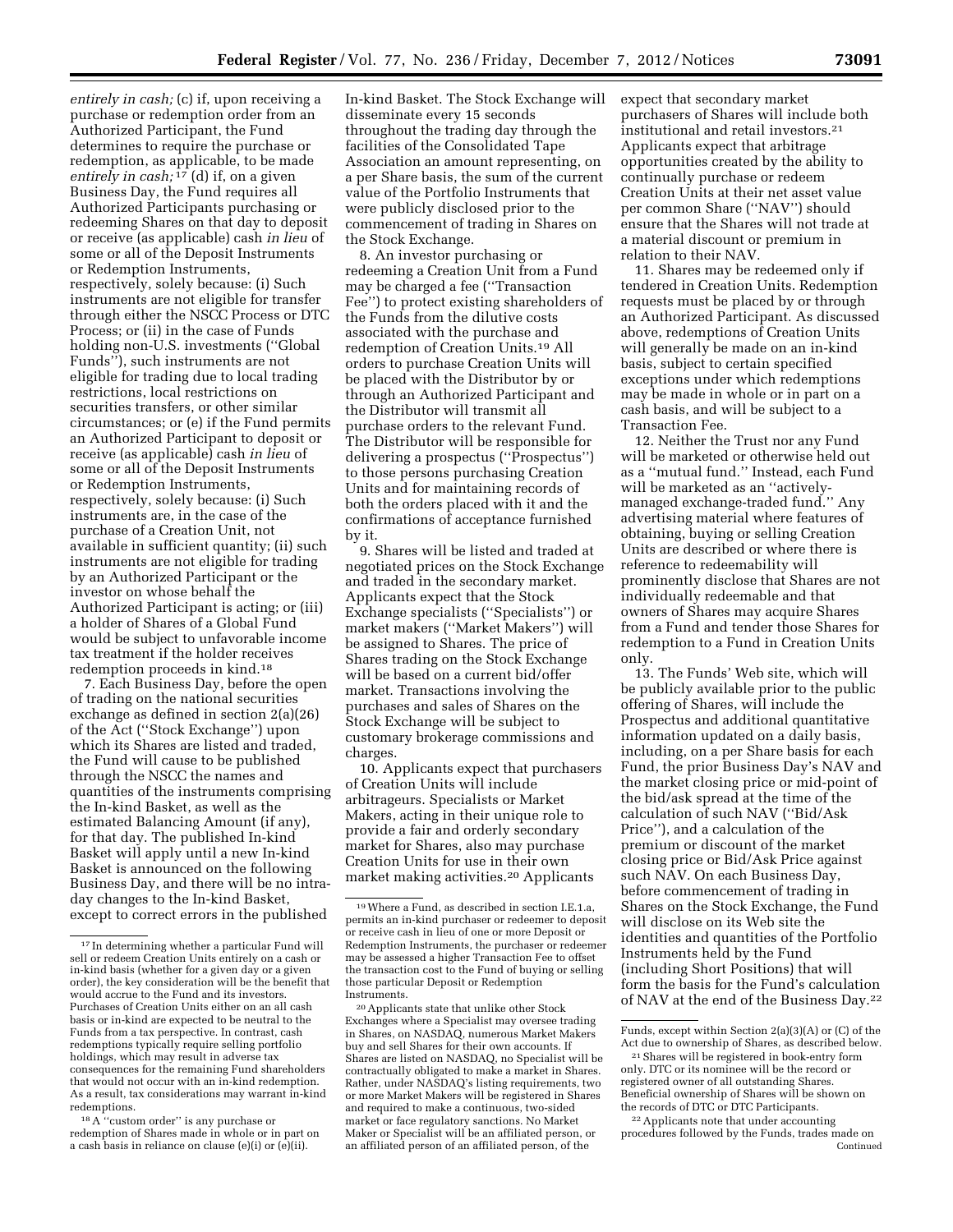## **Applicants' Legal Analysis**

1. Applicants request an order under section 6(c) of the Act for an exemption from sections  $2(a)(32)$ ,  $5(a)(1)$ ,  $22(\overline{d})$  and 22(e) of the Act and rule 22c–1 under the Act, under sections 6(c) and 17(b) of the Act for an exemption from sections 17(a)(1) and 17(a)(2) of the Act, and under section  $12(d)(1)(J)$  of the Act for an exemption from sections  $12(d)(1)(A)$ and (B) of the Act.

2. Section 6(c) of the Act provides that the Commission may exempt any person, security, or transaction, or any class of persons, securities or transactions from any provisions of the Act, if and to the extent that such exemption is necessary or appropriate in the public interest and consistent with the protection of investors and the purposes fairly intended by the policy and provisions of the Act. Section 17(b) of the Act authorizes the Commission to exempt a proposed transaction from section 17(a) of the Act if evidence establishes that the terms of the transaction, including the consideration to be paid or received, are reasonable and fair and do not involve overreaching on the part of any person concerned, and the proposed transaction is consistent with the policies of the registered investment company and the general provisions of the Act. Section 12(d)(1)(J) of the Act provides that the Commission may exempt any person, security, or transaction, or any class or classes of persons, securities or transactions, from any provision of section 12(d)(1) if the exemption is consistent with the public interest and the protection of investors.

#### *Sections 5(a)(1) and 2(a)(32) of the Act*

3. Section 5(a)(1) of the Act defines an ''open-end company'' as a management investment company that is offering for sale or has outstanding any redeemable security of which it is the issuer. Section 2(a)(32) of the Act defines a redeemable security as any security, other than short-term paper, under the terms of which the holder, upon its presentation to the issuer, is entitled to receive approximately a proportionate share of the issuer's current net assets, or the cash equivalent. Because Shares will not be individually redeemable, applicants request an order that would permit the Trust and any Fund to register as an open-end management investment company and redeem Shares

in Creation Units only. Applicants state that investors may purchase Shares in Creation Units from each Fund and redeem Creation Units from each Fund. Applicants further state that because the market price of Creation Units will be disciplined by arbitrage opportunities, investors should be able to sell Shares in the secondary market at prices that do not vary materially from their NAV.

## *Section 22(d) of the Act and Rule 22c– 1 Under the Act*

4. Section 22(d) of the Act, among other things, prohibits a dealer from selling a redeemable security that is currently being offered to the public by or through a principal underwriter, except at a current public offering price described in the prospectus. Rule 22c– 1 under the Act generally requires that a dealer selling, redeeming, or repurchasing a redeemable security do so only at a price based on its NAV. Applicants state that secondary market trading in Shares will take place at negotiated prices, not at a current offering price described in the Prospectus, and not at a price based on NAV. Thus, purchases and sales of Shares in the secondary market will not comply with section 22(d) of the Act and rule 22c–1 under the Act. Applicants request an exemption under section 6(c) from these provisions, to permit Shares to trade at negotiated prices.

5. Applicants assert that the concerns sought to be addressed by section 22(d) of the Act and rule 22c–1 under the Act with respect to pricing are equally satisfied by the proposed method of pricing Shares. Applicants maintain that while there is little legislative history regarding section 22(d), its provisions, as well as those of rule 22c–1, appear to have been designed to (a) prevent dilution caused by certain risklesstrading schemes by principal underwriters and contract dealers, (b) prevent unjust discrimination or preferential treatment among buyers resulting from sales at different prices, and (c) assure an orderly distribution system of investment company shares by eliminating price competition from Brokers offering shares at less than the published sales price and repurchasing shares at more than the published redemption price.

6. Applicants believe that none of these purposes will be thwarted by permitting Shares to trade in the secondary market at negotiated prices. Applicants state that (a) secondary market trading in Shares does not involve the Funds as parties and cannot result in dilution of an investment in Shares, and (b) to the extent different

prices exist during a given trading day, or from day to day, such variances occur as a result of third-party market forces, such as supply and demand. Therefore, applicants assert that secondary market transactions in Shares will not lead to discrimination or preferential treatment among purchasers. Finally, applicants contend that the proposed distribution system will be orderly because arbitrage activity should ensure that the differences between the market price of Shares and their NAV remain immaterial.

#### *Section 22(e) of the Act*

7. Section 22(e) of the Act generally prohibits a registered investment company from suspending the right of redemption or postponing the date of payment of redemption proceeds for more than seven days after the tender of a security for redemption. Applicants observe that settlement of redemptions of Creation Units of Global Funds is contingent not only on the settlement cycle of the U.S. securities markets but also on the delivery cycles present in foreign markets in which those Funds invest. Applicants have been advised that, under certain circumstances, the delivery cycles for transferring Portfolio Instruments to redeeming investors, coupled with local market holiday schedules, will require a delivery process of up to 14 calendar days. Applicants therefore request relief from section 22(e) in order to provide payment or satisfaction of redemptions within the maximum number of calendar days required for such payment or satisfaction in the principal local markets where transactions in the Portfolio Instruments of each Global Fund customarily clear and settle, but in all cases no later than 14 calendar days following the tender of a Creation Unit. With respect to Future Funds that are Global Funds, applicants seek the same relief from section 22(e) only to the extent that circumstances exist similar to those described in the application.23

8. Applicants submit that Congress adopted section 22(e) to prevent unreasonable, undisclosed or unforeseen delays in the actual payment of redemption proceeds. Applicants state that allowing redemption payments for Creation Units of a Fund to be made within a maximum of 14 calendar days will not lead to unreasonable, undisclosed or unforeseen delays in the redemption

the prior Business Day will be booked and reflected in NAV on the current Business Day. Accordingly, the Funds will be able to disclose at the beginning of the Business Day the portfolio that will form the basis for the NAV calculation at the end of the Business Day.

<sup>23</sup>Applicants acknowledge that no relief obtained from the requirements of section 22(e) will affect any obligations that they have under rule 15c6–1 under the Exchange Act. Rule 15c6–1 requires that most securities transactions be settled within three business days of the trade date.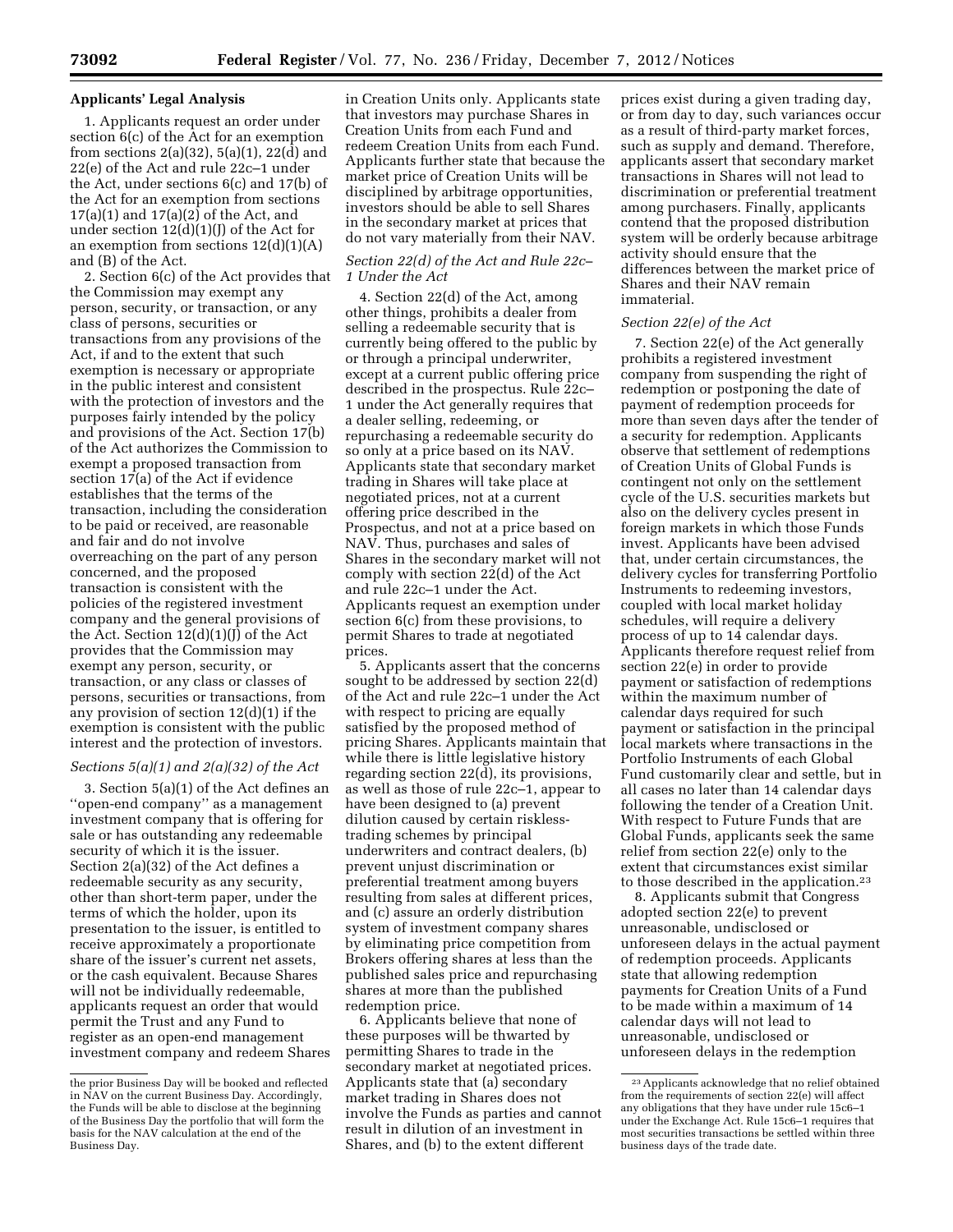process and would not be inconsistent with the spirit and intent of section 22(e). Applicants state the statement of additional information (''SAI'') will disclose those local holidays (over the period of at least one year following the date of the SAI), if any, that are expected to prevent the delivery of redemption proceeds in seven calendar days and the maximum number of days, up to 14 calendar days, needed to deliver the proceeds for each affected Global Fund. Except as disclosed in the SAI for a Fund, deliveries of redemption proceeds for Global Funds are expected to be made within seven days. Applicants are not seeking relief from section 22(e) with respect to Global Funds that do not effect creations or redemptions in-kind.

# *Section 12(d)(1) of the Act*

9. Section  $12(d)(1)(A)$  of the Act prohibits a registered investment company from acquiring securities of an investment company if the securities represent more than 3% of the total outstanding voting stock of the acquired company, more than 5% of the total assets of the acquiring company, or, together with the securities of any other investment companies, more than 10% of the total assets of the acquiring company. Section 12(d)(1)(B) of the Act prohibits a registered open-end investment company, its principal underwriter, or any other broker or dealer from selling its shares to another investment company if the sale will cause the acquiring company to own more than 3% of the acquired company's voting stock, or if the sale will cause more than 10% of the acquired company's voting stock to be owned by investment companies generally.

10. Applicants request relief to permit Investing Funds (as defined below) to acquire Shares in excess of the limits in section 12(d)(l)(A) of the Act and to permit the Funds, their principal underwriters and any Brokers to sell Shares to Investing Funds in excess of the limits in section  $12(d)(l)(B)$  of the Act. Applicants submit that the proposed conditions to the requested relief are designed to address the concerns underlying the limits in section 12(d)(1), which include concerns about undue influence, excessive layering of fees and overly complex structures.

11. Applicants submit that their proposed conditions address the concerns regarding the potential for undue influence. To limit the control that an Investing Fund may have over a Fund, applicants propose a condition prohibiting the adviser of an Investing

Advisor''), sponsor of an Investing Trust (''Sponsor''), any person controlling, controlled by, or under common control with the Investing Fund Advisor or Sponsor, and any investment company or issuer that would be an investment company but for sections 3(c)(l) or 3(c)(7) of the Act that is advised or sponsored by the Investing Fund Advisor, the Sponsor, or any person controlling, controlled by, or under common control with the Investing Fund Advisor or Sponsor (''Investing Fund's Advisory Group'') from controlling (individually or in the aggregate) a Fund within the meaning of section 2(a)(9) of the Act. The same prohibition would apply to any subadviser to an Investing Management Company (''Investing Fund Subadviser''), any person controlling, controlled by, or under common control with the Investing Fund Subadviser, and any investment company or issuer that would be an investment company but for sections 3(c)(l) or 3(c)(7) of the Act (or portion of such investment company or issuer) advised or sponsored by the Investing Fund Subadviser or any person controlling, controlled by or under common control with the Investing Fund Subadviser (''Investing Fund's Subadvisory Group'').

12. Applicants propose a condition to ensure that no Investing Fund or Investing Fund Affiliate 24 (except to the extent it is acting in its capacity as an investment adviser to a Fund) will cause a Fund to purchase a security in an offering of securities during the existence of an underwriting or selling syndicate of which a principal underwriter is an Underwriting Affiliate (''Affiliated Underwriting''). An ''Underwriting Affiliate'' is a principal underwriter in any underwriting or selling syndicate that is an officer, director, member of an advisory board, Investing Fund Advisor, Investing Fund Subadviser, employee or Sponsor of the Investing Fund, or a person of which any such officer, director, member of an advisory board, Investing Fund Advisor or Investing Fund Subadviser, employee or Sponsor is an affiliated person. An Underwriting Affiliate does not include any person whose relationship to the

Management Company (''Investing Fund Fund is covered by section 10(f) of the Act.

> 13. Applicants propose several conditions to address the concerns regarding layering of fees and expenses. Applicants note that the board of directors or trustees of any Investing Management Company, including a majority of the directors or trustees who are not ''interested persons'' within the meaning of section 2(a)(19) of the Act (''disinterested directors or trustees''), will be required to find that the advisory fees charged under the contract are based on services provided that will be in addition to, rather than duplicative of, services provided under the advisory contract of any Fund in which the Investing Management Company may invest. In addition, an Investing Fund Advisor, trustee of an Investing Trust (''Trustee'') or Sponsor, as applicable, will waive fees otherwise payable to it by the Investing Fund in an amount at least equal to any compensation (including fees received pursuant to any plan adopted by a Fund under rule 12b– 1 under the Act) received from a Fund by the Investing Fund Advisor, Trustee or Sponsor or an affiliated person of the Investing Fund Advisor, Trustee or Sponsor, other than any advisory fees paid to the Investing Fund Advisor, Trustee or Sponsor or its affiliated person by a Fund, in connection with the investment by the Investing Fund in the Fund. Applicants also propose a condition to prevent any sales charges or service fees on shares of an Investing Fund from exceeding the limits applicable to a fund of funds set forth in NASD Conduct Rule 2830.25

> 14. Applicants submit that the proposed arrangement will not create an overly complex fund structure. Applicants note that a Fund will be prohibited from acquiring securities of any investment company or company relying on sections  $3(c)(1)$  or  $3(c)(7)$  of the Act in excess of the limits contained in section  $12(d)(1)(A)$  of the Act, except to the extent permitted by exemptive relief from the Commission permitting the Fund to purchase shares of other investment companies for short-term cash management purposes.

> 15. To ensure that the Investing Funds understand and comply with the terms and conditions of the requested order, any Investing Fund that intends to invest in a Fund in reliance on the requested order will be required to enter into a participation agreement (''FOF Participation Agreement'') with the Fund. The FOF Participation Agreement

<sup>24</sup>An ''Investing Fund Affiliate'' is defined as the Investing Fund Advisor, Investing Fund Subadviser, Sponsor, promoter and principal underwriter of an Investing Fund, and any person controlling, controlled by or under common control with any of these entities. A ''Fund Affiliate'' is defined as an investment adviser, promoter or principal underwriter of a Fund and any person controlling, controlled by or under common control with any of these entities.

<sup>25</sup>Any references to NASD Conduct Rule 2830 include any successor or replacement rule to NASD Conduct Rule 2830 that may be adopted by FINRA.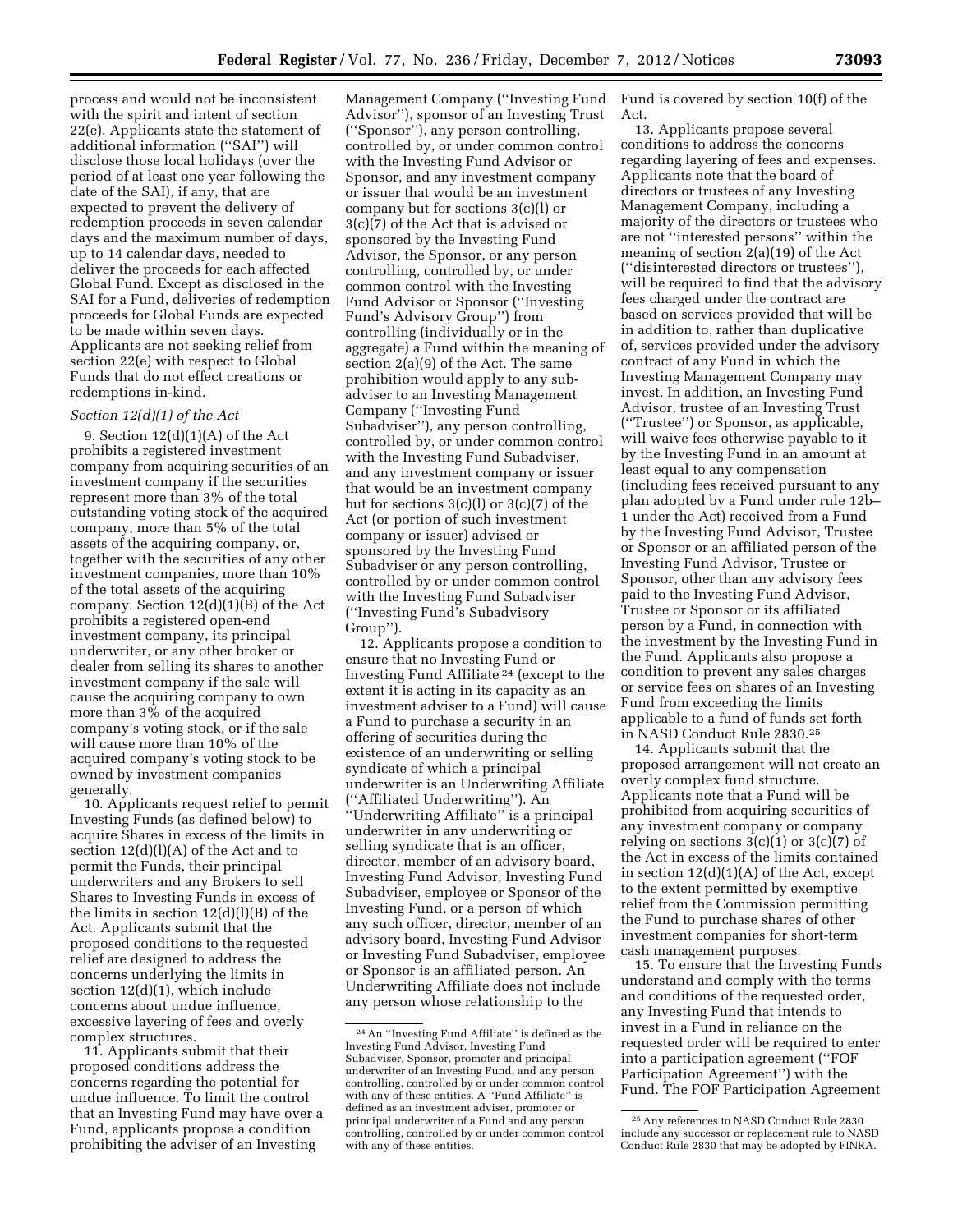will include an acknowledgment from the Investing Fund that it may rely on the order only to invest in the Funds and not in any other investment company.

## *Sections 17(a)(1) and (2) of the Act*

16. Section 17(a) of the Act generally prohibits an affiliated person of a registered investment company, or an affiliated person of such a person (''second tier affiliate''), from selling any security to or purchasing any security from the company. Section 2(a)(3) of the Act defines ''affiliated person'' to include any person directly or indirectly owning, controlling, or holding with power to vote, 5% or more of the outstanding voting securities of the other person and any person directly or indirectly controlling, controlled by, or under common control with, the other person. Section 2(a)(9) of the Act defines ''control'' as the power to exercise a controlling influence over the management or policies of a company and provides that a control relationship will be presumed where one person owns more than 25% of another person's voting securities. Each Fund may be deemed to be controlled by an Adviser and hence affiliated persons of each other. In addition, the Funds may be deemed to be under common control with any other registered investment company (or series thereof) advised by an Adviser (an ''Affiliated Fund'').

17. Applicants request an exemption under sections 6(c) and 17(b) of the Act from sections  $17(a)(1)$  and  $17(a)(2)$  of the Act to permit in-kind purchases and redemptions of Creation Units by persons that are affiliated persons or second tier affiliates of the Funds solely by virtue of one or more of the following: (a) Holding 5% or more, or in excess of 25% of the outstanding Shares of one or more Funds; (b) having an affiliation with a person with an ownership interest described in (a); or (c) holding 5% or more, or more than 25% of the Shares of one or more Affiliated Funds.26 Applicants also request an exemption in order to permit a Fund to sell its Shares to, and purchase its Shares from, an Investing Fund and to engage in any accompanying in-kind transactions with certain Investing Funds of which the

Funds are affiliated persons or a secondtier affiliates.27

18. Applicants assert that no useful purpose would be served by prohibiting such affiliated persons from making inkind purchases or in-kind redemptions of Shares of a Fund in Creation Units. Both the deposit procedures for in-kind purchases of Creation Units and the redemption procedures for in-kind redemptions will be effected in exactly the same manner for all purchases and redemptions, regardless of size or number. Absent the circumstances discussed in section I.E.1.a of the application, on each Business Day the Deposit Instruments and Redemption Instruments available for a Fund will be the same for all purchasers and redeemers, respectively, and will correspond *pro rata* to the Fund's Portfolio Instruments. Applicants state that the method of valuing Portfolio Instruments held by a Fund is the same as that used for calculating the value of in-kind purchases or redemptions and therefore, creates no opportunity for affiliated persons or the Applicants to effect a transaction detrimental to other holders of Shares of that Fund. Applicants note that any consideration paid for the purchase or redemption of Shares directly from a Fund (including for any affiliated person and including any Investing Fund) will be based on the NAV of the Fund in accordance with policies and procedures set forth in the Fund's registration statement.28 Applicants do not believe that in-kind purchases and redemptions will result in abusive self-dealing or overreaching of the Fund.

19. Applicants also submit that the sale of Shares to and redemption of Shares from an Investing Fund meets the standards for relief under sections 17(b) and 6(c) of the Act. Applicants also state that the proposed transactions are consistent with the general purposes

28Applicants acknowledge that the receipt of compensation by (a) an affiliated person of an Investing Fund, or an affiliated person of such person, for the purchase by the Investing Fund of Shares of the Fund or (b) an affiliated person of a Fund, or an affiliated person of such person, for the sale by the Fund of its Shares to an Investing Fund, may be prohibited by section 17(e)(1) of the Act. The FOF Participation Agreement also will include this acknowledgment.

of the Act and appropriate in the public interest.

## **Applicants' Conditions**

Applicants agree that any order of the Commission granting the requested relief will be subject to the following conditions:

# *A. Actively-Managed Exchange-Traded Fund Relief*

1. As long as a Fund operates in reliance on the requested order, the Shares of the Fund will be listed on a Stock Exchange.

2. Neither the Trust nor any Fund will be advertised or marketed as an openend investment company or a mutual fund. Any advertising material that describes the purchase or sale of Creation Units or refers to redeemability will prominently disclose that the Shares are not individually redeemable and that owners of the Shares may acquire those Shares from the Fund and tender those Shares for redemption to the Fund in Creation Units only.

3. The Web site for the Funds, which is and will be publicly accessible at no charge, will contain, on a per Share basis, for each Fund the prior Business Day's NAV and the market closing price or Bid/Ask Price, and a calculation of the premium or discount of the market closing price or Bid/Ask Price against such NAV.

4. On each Business Day, before commencement of trading in Shares on the Stock Exchange, the Fund will disclose on its Web site the identities and quantities of the Portfolio Instruments held by the Fund that will form the basis for the Fund's calculation of NAV at the end of the Business Day.

5. The Adviser or any Subadviser, directly or indirectly, will not cause any Authorized Participant (or any investor on whose behalf an Authorized Participant may transact with the Fund) to acquire any Deposit Instrument for the Fund through a transaction in which the Fund could not engage directly.

6. The requested relief to permit ETF operations will expire on the effective date of any Commission rule under the Act that provides relief permitting the operation of actively managed exchange-traded funds.

#### *B. Section 12(d)(1) Relief*

1. The members of the Investing Fund's Advisory Group will not control (individually or in the aggregate) a Fund within the meaning of section 2(a)(9) of the Act. The members of the Investing Fund's Subadvisory Group will not control (individually or in the aggregate) a Fund within the meaning of section 2(a)(9) of the Act. If, as a result of a

<sup>26</sup>Applicants are not seeking relief from section 17(a) for, and the requested relief will not apply to, transactions where a Fund could be deemed an affiliated person, or an affiliated person of an affiliated person, of an Investing Fund because an investment adviser to the Funds is also an investment adviser to an Investing Fund.

<sup>27</sup>Applicants expect most Investing Funds will purchase Shares in the secondary market and will not purchase Creation Units directly from a Fund. To the extent that purchases and sales of Shares occur in the secondary market and not through principal transactions directly between an Investing Fund and a Fund, relief from section 17(a) would not be necessary. However, the requested relief would apply to direct sales of Shares in Creation Units by a Fund to an Investing Fund and redemptions of those Shares. The requested relief is also intended to cover any in-kind transactions that may accompany such sales and redemptions.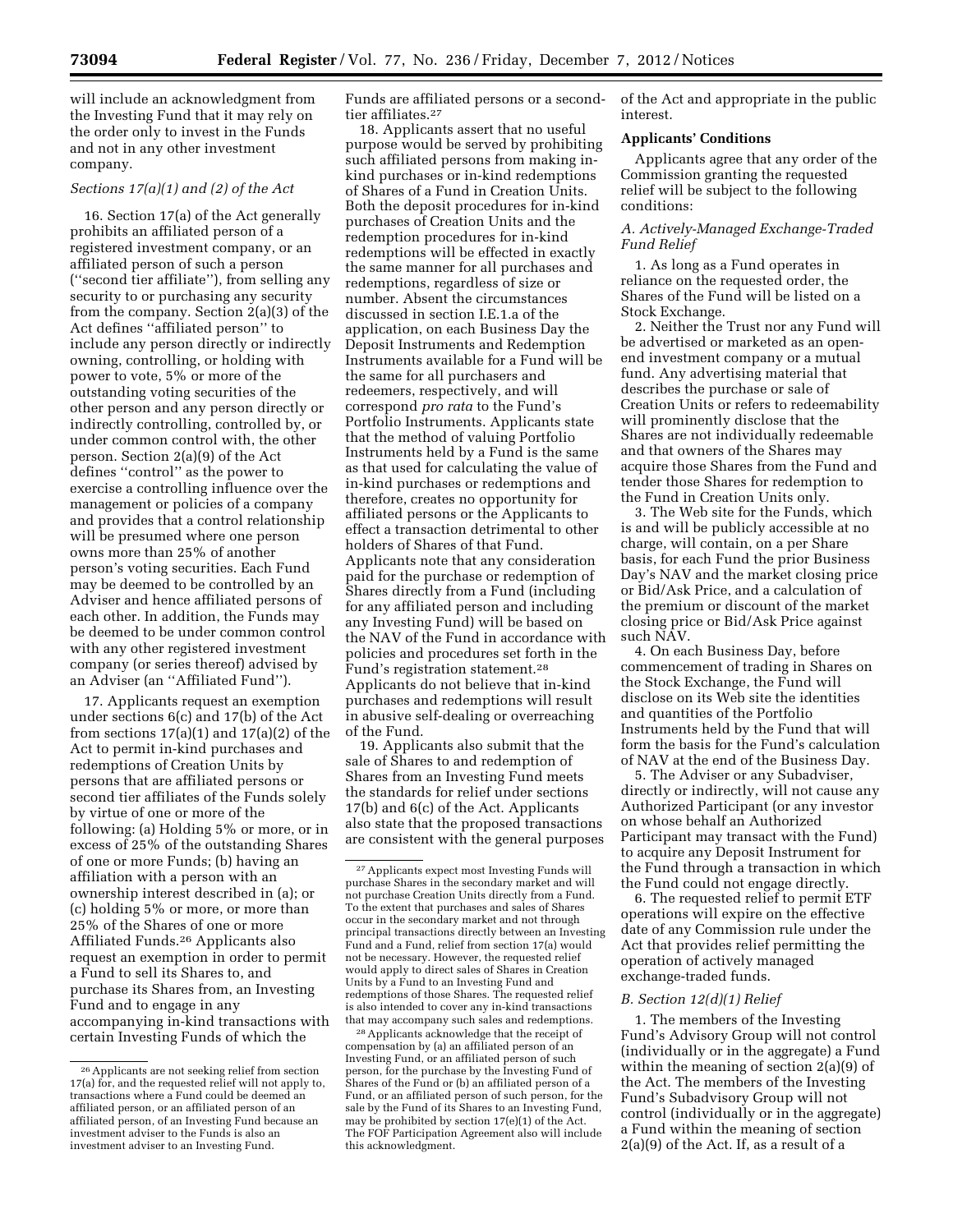decrease in the outstanding voting securities of a Fund, the Investing Fund's Advisory Group or the Investing Fund's Subadvisory Group, each in the aggregate, becomes a holder of more than 25 percent of the outstanding voting securities of a Fund, it will vote its Shares of the Fund in the same proportion as the vote of all other holders of the Fund's Shares. This condition does not apply to the Investing Fund's Subadvisory Group with respect to a Fund for which the Investing Fund Subadviser or a person controlling, controlled by or under common control with the Investing Fund Subadviser acts as the investment adviser within the meaning of section  $2(a)(20)(A)$  of the Act.

2. No Investing Fund or Investing Fund Affiliate will cause any existing or potential investment by the Investing Fund in a Fund to influence the terms of any services or transactions between the Investing Fund or an Investing Fund Affiliate and the Fund or a Fund Affiliate.

3. The board of directors or trustees of an Investing Management Company, including a majority of the disinterested directors or trustees, will adopt procedures reasonably designed to assure that the Investing Fund Advisor and any Investing Fund Subadviser are conducting the investment program of the Investing Management Company without taking into account any consideration received by the Investing Management Company or an Investing Fund Affiliate from a Fund or a Fund Affiliate in connection with any services or transactions.

4. Once an investment by an Investing Fund in Shares of a Fund exceeds the limit in section 12(d)(1)(A)(i) of the Act, the board of the Fund (''Board''), including a majority of the disinterested Board members, will determine that any consideration paid by the Fund to the Investing Fund or an Investing Fund Affiliate in connection with any services or transactions: (i) Is fair and reasonable in relation to the nature and quality of the services and benefits received by the Fund; (ii) is within the range of consideration that the Fund would be required to pay to another unaffiliated entity in connection with the same services or transactions; and (iii) does not involve overreaching on the part of any person concerned. This condition does not apply with respect to any services or transactions between a Fund and its investment adviser(s), or any person controlling, controlled by or under common control with such investment adviser(s).

5. The Investing Fund Advisor, or Trustee or Sponsor, as applicable, will

waive fees otherwise payable to it by the Investing Fund in an amount at least equal to any compensation (including fees received pursuant to any plan adopted by a Fund under rule 12b–1 under the Act) received from a Fund by the Investing Fund Advisor, or Trustee or Sponsor, or an affiliated person of the Investing Fund Advisor, or Trustee or Sponsor, other than any advisory fees paid to the Investing Fund Advisor, or Trustee, or Sponsor, or its affiliated person by the Fund, in connection with the investment by the Investing Fund in the Fund. Any Investing Fund Subadviser will waive fees otherwise payable to the Investing Fund Subadviser, directly or indirectly, by the Investing Management Company in an amount at least equal to any compensation received from a Fund by the Investing Fund Subadviser, or an affiliated person of the Investing Fund Subadviser, other than any advisory fees paid to the Investing Fund Subadviser or its affiliated person by the Fund, in connection with the investment by the Investing Management Company in the Fund made at the direction of the Investing Fund Subadviser. In the event that the Investing Fund Subadviser waives fees, the benefit of the waiver will be passed through to the Investing Management Company.

6. No Investing Fund or Investing Fund Affiliate (except to the extent it is acting in its capacity as an investment adviser to a Fund) will cause a Fund to purchase a security in an Affiliated Underwriting.

7. The Board of a Fund, including a majority of the disinterested Board members, will adopt procedures reasonably designed to monitor any purchases of securities by the Fund in an Affiliated Underwriting, once an investment by an Investing Fund in the securities of the Fund exceeds the limit of section  $12(d)(1)(A)(i)$  of the Act, including any purchases made directly from an Underwriting Affiliate. The Board will review these purchases periodically, but no less frequently than annually, to determine whether the purchases were influenced by the investment by the Investing Fund in the Fund. The Board will consider, among other things: (i) Whether the purchases were consistent with the investment objectives and policies of the Fund; (ii) how the performance of securities purchased in an Affiliated Underwriting compares to the performance of comparable securities purchased during a comparable period of time in underwritings other than Affiliated Underwritings or to a benchmark such as a comparable market index; and (iii) whether the amount of securities

purchased by the Fund in Affiliated Underwritings and the amount purchased directly from an Underwriting Affiliate have changed significantly from prior years. The Board will take any appropriate actions based on its review, including, if appropriate, the institution of procedures designed to assure that purchases of securities in Affiliated Underwritings are in the best interest of shareholders.

8. Each Fund will maintain and preserve permanently in an easily accessible place a written copy of the procedures described in the preceding condition, and any modifications to such procedures, and will maintain and preserve for a period of not less than six years from the end of the fiscal year in which any purchase in an Affiliated Underwriting occurred, the first two years in an easily accessible place, a written record of each purchase of securities in Affiliated Underwritings once an investment by an Investing Fund in the securities of the Fund exceeds the limit of section  $12(d)(1)(A)(i)$  of the Act, setting forth from whom the securities were acquired, the identity of the underwriting syndicate's members, the terms of the purchase, and the information or materials upon which the Board's determinations were made.

9. Before investing in a Fund in excess of the limits in section 12(d)(1)(A), an Investing Fund will execute a FOF Participation Agreement with the Fund stating that their respective boards of directors or trustees and their investment advisers, or Trustee and Sponsor, as applicable, understand the terms and conditions of the order, and agree to fulfill their responsibilities under the order. At the time of its investment in shares of a Fund in excess of the limit in section  $12(d)(1)(A)(i)$ , an Investing Fund will notify the Fund of the investment. At such time, the Investing Fund will also transmit to the Fund a list of the names of each Investing Fund Affiliate and Underwriting Affiliate. The Investing Fund will notify the Fund of any changes to the list as soon as reasonably practicable after a change occurs. The Fund and the Investing Fund will maintain and preserve a copy of the order, the FOF Participation Agreement, and the list with any updated information for the duration of the investment and for a period of not less than six years thereafter, the first two years in an easily accessible place.

10. Before approving any advisory contract under section 15 of the Act, the board of directors or trustees of each Investing Management Company,